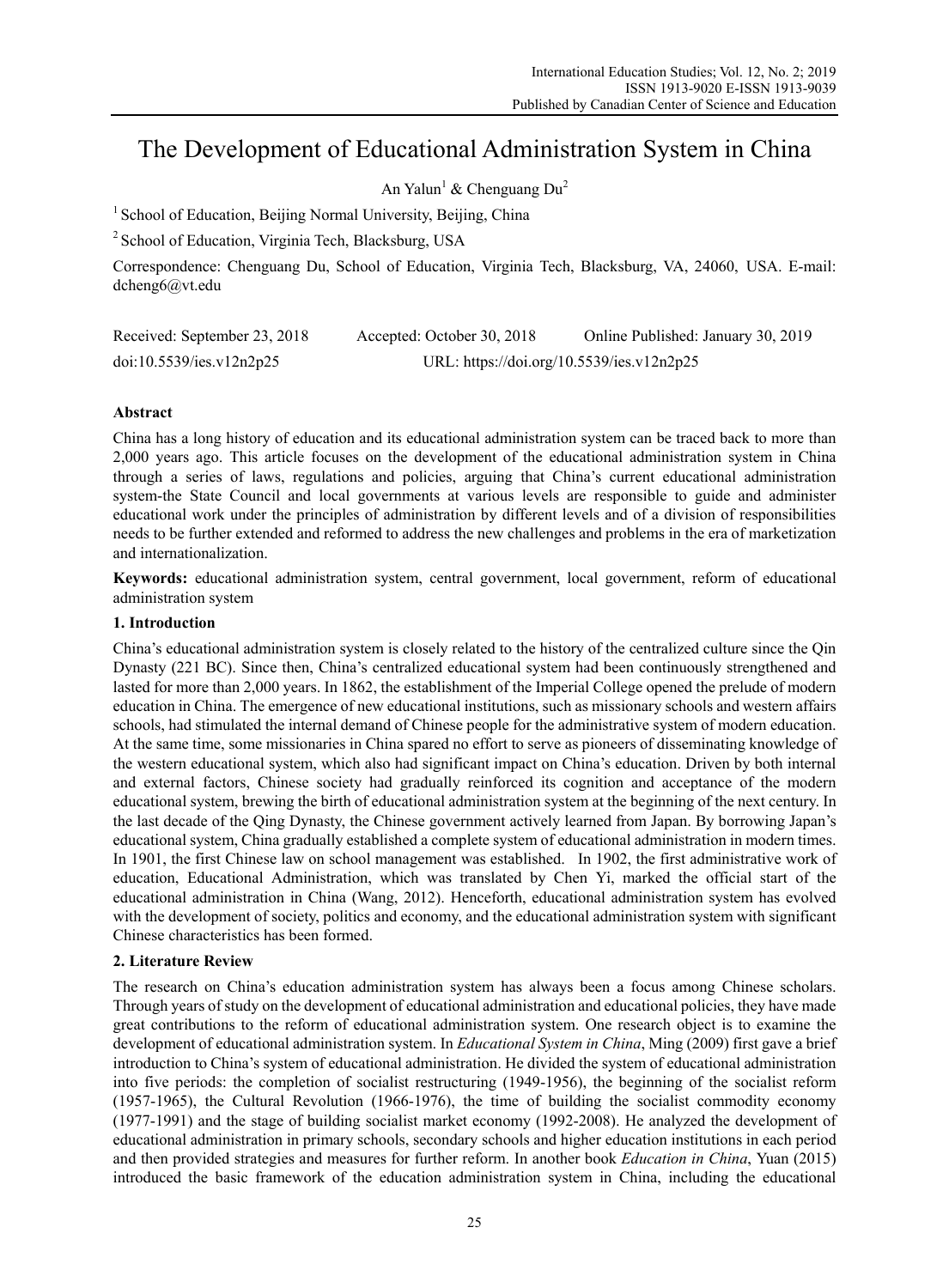responsibilities of central and local governments, the higher education management system and vocational education management system. He concludes that before reform and opening-up, China implemented a centralized model compatible with the traditional planned economy. Along with the establishment and improvement of its socialist market economy, China's education administration system has experienced dramatic changes. Currently, China has forged an education administration system in accordance with its socialist market economy. Their work shed light on the further study on the development of China's education administration system.

Other research focuses on the problems and reform of education administration system. Yu and Wang (2015) reviewed the reform of China's education administration system during the past 30 years. They stated that the educational administration system is an essential part of national administrative system. In the last 30 years, China's educational administration system has undergone four stages: the comprehensive restoration plan management system, the reform of the management system, the deepening of the reform and the development in depth. They also argued that with the fast development of China's society and economy, there exposed new problems and challenges. In Sun's research (2014), he summed up the achievements and the main characteristics of Chinese educational management since 1970s. In his research, he pointed out that the division of responsibilities between the central and local governments should be further clarified. Their research on achievements and problems provides valuable reference for the further research on the reform of education administration system.

## **3. Methodology**

This paper examines research questions such as what is the basic structure of educational administration system in China? How have China's educational administration system changed since the founding of new China? How are different educational administrative levels interrelated and how is the power distributed? In order to address these questions and have a thorough understanding of educational administration system in China, we employ a historical approach comprising four stages including the completion of socialist restructuring, the Cultural Revolution, the socialist planned economy and the socialist market economy. By using relevant regulations, directives and policies promulgated by the Central Committee of the CPC and the State Council of China, this paper traces the development course of compulsory education, senior high school education and higher education administration system of China, summarizes the achievements and existing problems in the system of educational administration at the present stage from a macro level and then makes an analysis regarding to its reform direction in the future.

## **4. Basic Structure of Educational Administration System**

The administrative system is not only the most basic representation of a country's leadership in education, but also a crucial part of the nation's administration management, which guides, organizes, and administers the educational goals of the government. Before the reform and opening-up policy was launched, China adopted a model of a centralized administrative system that was compatible with the traditional planned economy. After over 30 years of reform and progression, China has established an educational administration system which adapts to the socialist market economic system.

Based on *the Constitution* of the PRC and a series of regulations issued by the Communist Party of China (CPC) and the State Council, the central government and local governments have already set up a basic structure of the educational administration system for all stages of education in China, including the secondary or lower stage education administration system, vocational education administration system and the higher education administration system. The *Constitution* and The Educational Law of the PRC make legal provisions on the administrative system of education. The *Constitution* stipulates that the State Council guides and governs the work of education. Local governments at or above the county level within the restraints of authority regulated by law are in charge of the educational cause in their respective administrative areas. The *Educational Law* specifies that the State Council and local people's governments at various levels, shall lead and govern the work of education in accordance with the principles of hierarchical management and division of responsibility. The so-called hierarchical management means that all levels of people's governments have different management responsibilities for education at all levels. Division of responsibility means the government departments at the same level, such as education, finance, national development and reform, personnel, audit and other parts, shoulder different responsibilities to the educational cause based on their duties. Secondary education (or below) is administered by local people's governments under the leadership of the State Council. Higher education is managed by the State Council and the people's governments of provinces, autonomous regions and municipalities directly under the Central Government (Research office of the ministry of education of the People's Republic of China, 1999).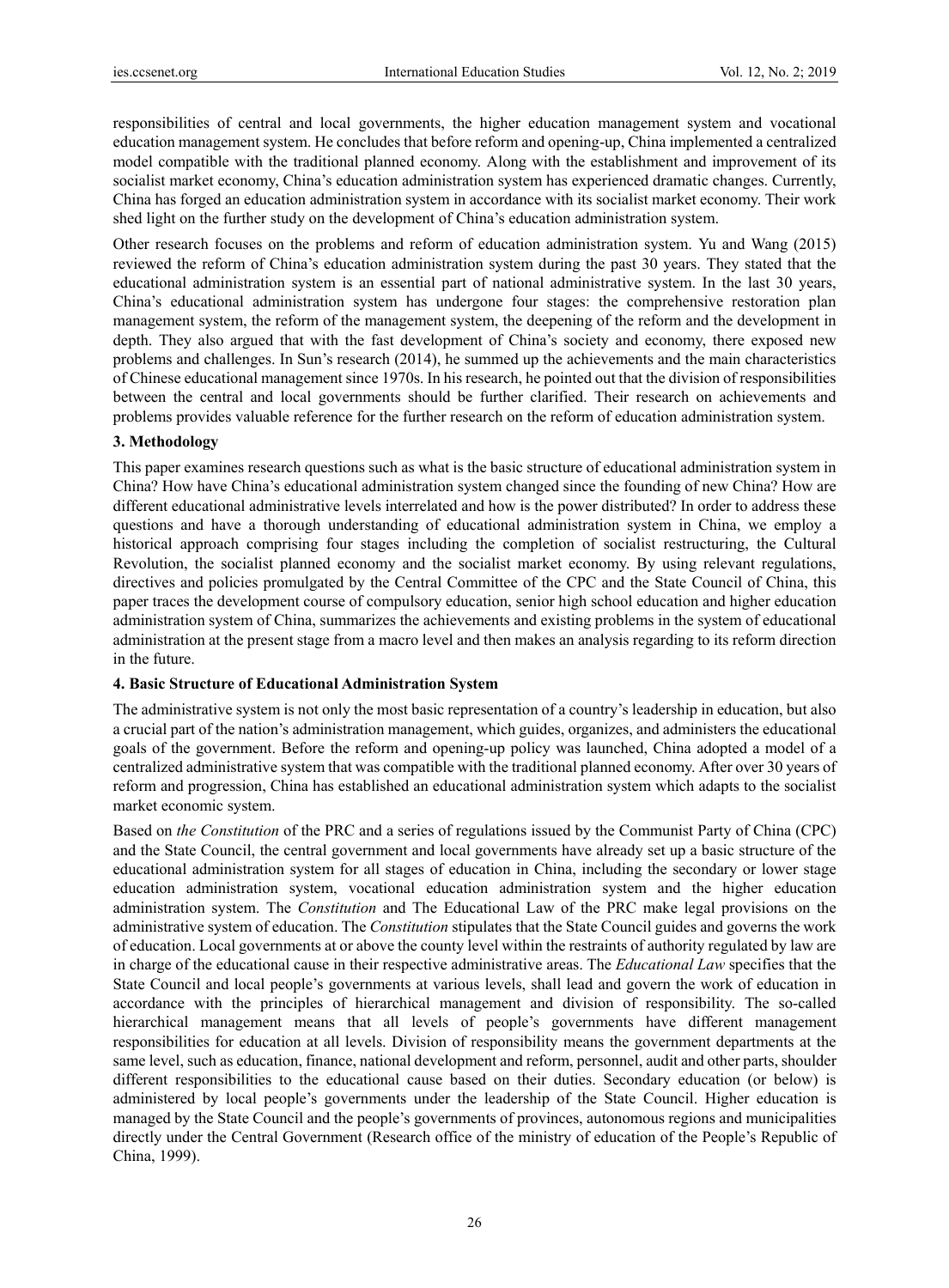## **5. The Establishment and Functions of Educational Administrative Organs in China**

The Ministry of Education (MOE) is the State Council's executive body in charge of the national work on education. After 1949, the name of the MOE changed several times. In 1952, besides the MOE, the Ministry of Higher Education was established to be responsible for higher education. In 1958, the Ministry of Higher Education and the Ministry of Education were merged into the Ministry of Education. In 1963, the Ministry of Education was again divided into the Ministry of Education and the Ministry of Higher Education. In 1966, the Ministry of Higher Education and the Ministry of Education were merged again into the Ministry of Education. In 1985, the National Education Commission was set up to replace the MOE. In accordance with the reform plan of the organs of the State Council approved by the first session of the 9th National People's Congress in 1998 and *The Notification of the Establishment of Organs* by the State Council, the National Education Commission was renamed the Ministry of Education. Currently, the MOE consists of 27 bureaus and a number of affiliated organizations under the MOE, such as the Logistic Service Centre, National Academy of Education Administration, Confucius Institute Headquarters (Hanban), China Education Press Agency, China Education Publishing & Media Group, Secretariat of China Education Development Foundation and so on (Ministry of Education of the People's Republic of China, 2015).

According to The Educational Law of the PRC, the MOE is responsible for 17 tasks, including drawing up strategies, policies and regulations for educational reform throughout the country, taking care of overall planning, coordinating and governing the work of primary and secondary education as well as higher education, promoting integrated development of compulsory education and educational equality, providing direction for the reform of vocational education to make it employment-oriented, guiding the advancement and reform of higher education, taking charge of the overall management of educational funds, organizing international educational exchanges and cooperation, formulating guidelines for the nationwide standardization of spoken and written Chinese language, coordinating between the State Department and the UNESCO and so on (Ministry of Education of the People's Republic of China, 2015). It is worth mentioning that the MOE's responsibility is only for general guidance, the local governments and corresponding departments can have their own educational bureaus and equivalents.

Local administrative institutions of education refer to the institutions under which the local people's governments at various levels organize, lead and govern the cause of education. In China, the local administrative departments of education are divided into four levels: province, municipality, county and township. All of them are under the unified leadership of the people's governments at the same level and under the guidance of the higher administrative departments of education. At the provincial level, there are 3 municipalities, 22 provinces and 5 autonomous regions in China. Each of them has its own people's governments and educational bureaus. The average provincial bureau of education has about 100 staff members, and the main divisions deal with pre-school education, general education, vocational education and higher education (Lofstedt, 1984). Some provinces or centrally-governed municipalities, like Beijing, Shanghai and Guangdong, have separate bureaus for college and university education. At the prefectural level, the prefecture department of education directly manages a number of vocational schools and some secondary and primary schools. Also, it is in charge of the inspection of schools, educational planning, finance and personnel within the prefecture. The bureau of education at the county level plays the most significant role regarding the educational leadership and administration in primary and secondary schools. At township level, there has been an educational office responsible for the local educational administration on behalf of the prefectures or counties in every town. Each educational office has two sections, namely Culture and Education Section and Science and Education Section. The former one is in charge of primary and secondary education within the township while the latter one mainly deals with technical and adult education.

The basic functions of the local education administrative institutions are to implement the decisions and orders of the central education simulation, policies and laws, regulations and administrative departments of the higher education, to be responsible for the management of educational development plans, the construction of educational infrastructure, educational funds, cadres and teachers in the region, and to lead the teaching of education in various schools at all levels in the region. In 2010, the Central Committee of the Communist Party of China (CPC) and the State Council issued *the Outline of the National Medium-and Long-Term Program for Education Reform and Development (2010-2020)* (MLPE), which explicitly pointed out the responsibility of provincial governments for the overall management of compulsory education, accelerating balanced development of compulsory education between urban and rural areas, promoting the reasonable distribution of general high school and secondary vocational education, speeding up the popularization of high school education, promoting the coordinated development of vocational education and resources sharing, making reasonable planning and adjustment of colleges and universities in the region and improving the management level and quality of education (The Central Committee of the Communist Party of China and the State Council, 2010).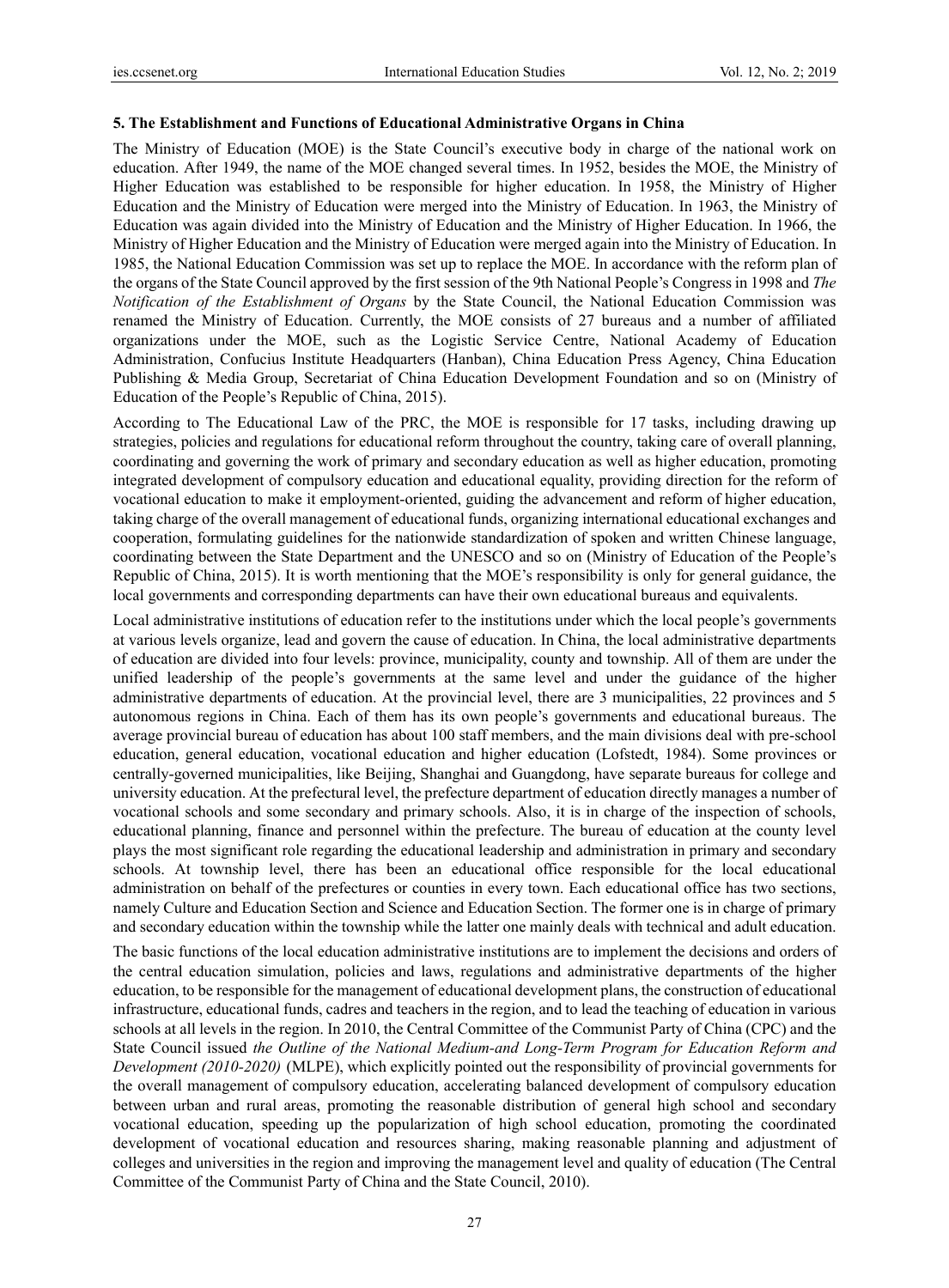## **6. The Development of Administrative in Primary Education System in China**

Since the founding of the People's Republic of China on 1 October, 1949, the system of administration in primary education underwent great changes. The very first policy regarding the administrative system in primary education was seen in *Provisional Regulations* on Primary Schools in the year 1950. The *Regulations* explicitly pointed out the powers of administrative departments at different levels. The MOE was responsible for drawing up the syllabus of each subject in primary school, editing textbooks and establishing criteria for school construction while the educational administrative departments at the provincial level had the duty of setting up standards of the size of faculty staff, administrative personnel and educational budget. When it comes to the educational administrative departments of the county-level governments, they were in charge of the establishment, modification or removal of both public and private primary schools. In 1953, *Directives on Improvement and Development of Primary Education* was issued by the Administrative Council, stressing the governance of localities to primary schools under the governments at county level (Editorial Board of China's Education Yearbook, 1985).

During the years 1957 to 1965, the system of administration of primary education in China experienced revolution of power. In 1958, the Central Committee of the CPC and the State Council documented *Regulations for Decentralizing Authorities of Educational Management at Local levels*. Based on the *Regulations*, local governments had the power in the establishment and improvement of primary schools, including revising educational instruction programs, syllabi and textbooks designed by the MOE. Also, the local governments were in charge of the appointment of teachers and principals in primary schools. *Directives on Educational Undertakings*  issued in the same year emphasized the leadership of the CPC in educational undertakings. It stated that primary school education shall serve proletarian politics and shall be combined with production labor. In the next year, the Department of Propaganda under the Central Government of the CPC passed *Regulations on Strengthening Guidance and Management of Education Undertakings in People's Communes*. In the *Regulations*, all general, public and full-time primary schools were governed by the communes while all private primary schools were governed by the production units (Mao & Sheng, 1989). During the "Cultural Revolution" (1966-1976), the MOE and the educational administrative departments at different levels allocated educational expenditures, guided and gave instructions of primary schools together. The biggest change at that time was the delegation of public primary schools in rural areas to the production units.

At the time of building the socialist commodity economy from the year 1977 to 1991, the local governments began to take overall duties of primary education though the Central Committee of CPC made the vital policies and macro-planning. In 1980, the Central Committee of CPC and the State Council approved *Decision on Problems in Popularization of Primary Education*. The *Decision* stipulated that the local governments shall undertake greater responsibility of the development of primary education with the deepening reform of economic management systems in China. The governments of provinces, prefectures and counties shall regard popularization of respective primary schools as an important mission, carrying out reform and development of primary education by themselves positively. To achieve this goal, it was suggested that the MOE should investigate the problems of popularization of primary education and then draw up effective regulations and policies. In 1982, the revised Constitution of the PRC definitely set forth the Two Basics-basically universalizing the nine-year compulsory education and basically eliminating illiteracy among the young as the country's most imperative task. In 1986, the *Compulsory Education Law* was promulgated, putting forward a leadership and administrative system for compulsory education. Under this system, China's compulsory education was governed in a decentralized fashion under the overall leadership of the State Council. Local divisions of governments contained a three-tier school-running system including county, township and village-level administrations. Besides, the central government and local governments gave special financial support to improve compulsory education in poverty-stricken areas. Such an administrative system played a positive role in making China's compulsory education universal by the end of the 20th century (Legislative Affairs Office, 2004).

At the stage of building socialist market economy from the year 1992, the system of administration in primary school education had been making tremendous improvements. In 2001, *Decision on Reform and Development of Basic Education* was signed by the State Council. The *Decision* specified local governments' responsibilities at various levels in compulsory education, particularly in rural regions. Based on the *Decision*, the provincial and prefectural governments took the main responsibility of comprehensive planning and making arrangement for educational funds. At the county level, the governments had to plan everything in schools carefully, including the construction of school buildings, the employment of teaching staff, the management of principals and the follow-up of the instruction in schools. In 2002, *Circular on Improvement of the Management System of Compulsory Education in Rural Areas* stated that the governments at county level performed the duty of managing compulsory education system under the leadership of the State Council. The provincial governments shall decide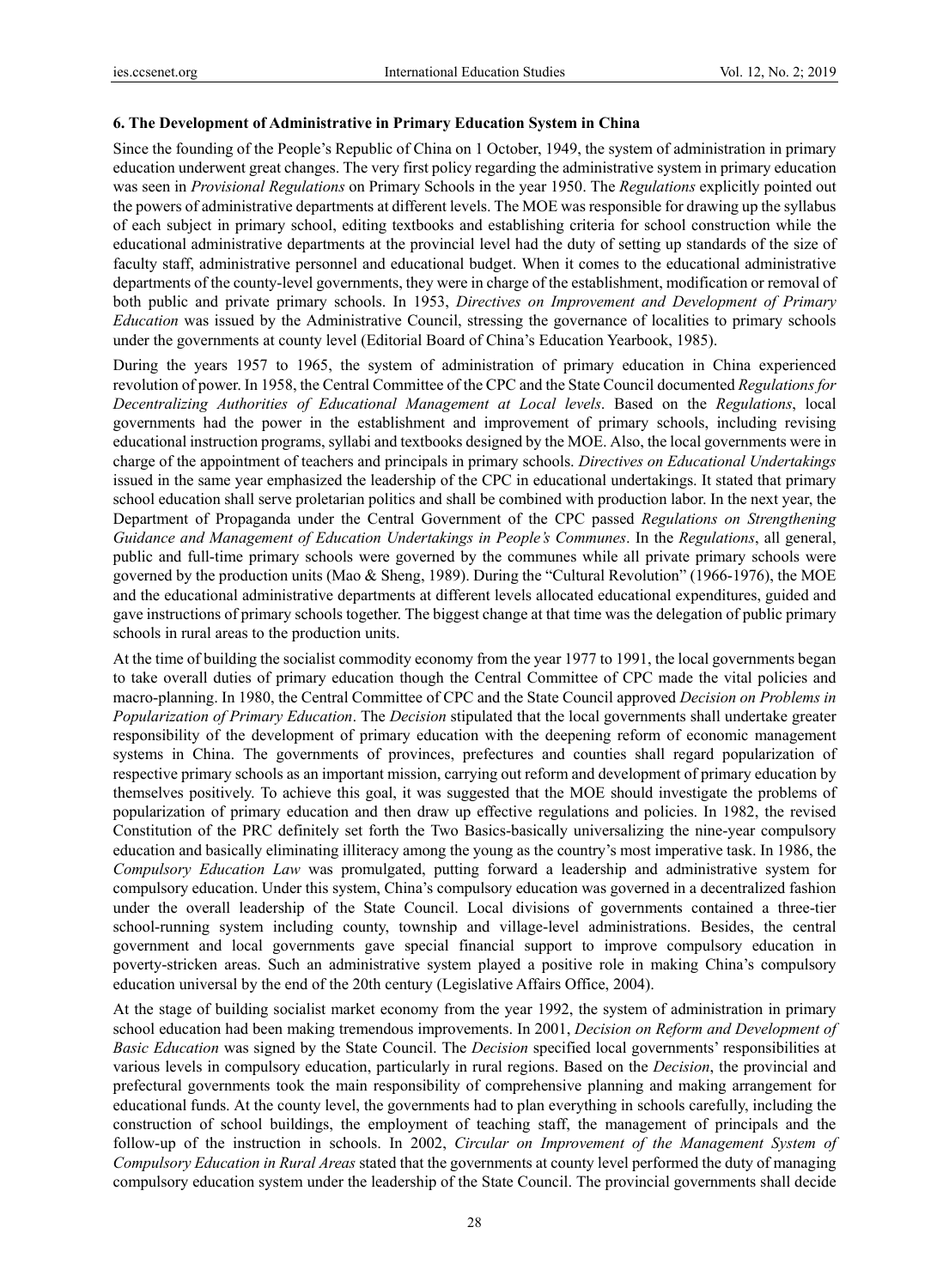the criteria of expenditure for primary and secondary schools in rural regions and make the fees paid by students in poor areas affordable*. The 2003 Decision on Further Strengthening Rural Education* required the governments at county level fully fulfil their obligations of raising funds, hiring school principals and teacher as well as many other corresponding issues concerning school management. The revised *Compulsory Education Law* in 2006 emphasized the role of provincial governments in terms of distributing funds and other educational resources to compulsory education as well as the role of county-level governments in terms of improving balanced compulsory education in their own jurisdictions. The MLPE in 2010 further stressed the overall role of provincial governments in planning and coordination of urban and rural compulsory education and set out a strategic task of achieving balanced development of compulsory education within each region by 2020 (The Central Committee of the Communist Party of China and the State Council, 2010).

Currently, when it comes to the leadership and administration of basic education, the State Council is responsible for the overall leadership and the governments of provinces, autonomous regions and municipalities are in charge of planning, coordination and implementation while the governments at the county-level act a central role. Due to the collective efforts of the central government and local governments, the balanced development of compulsory education has been vigorously promoted in China. According to statistics in 2016, there were 177,600 primary schools nationwide with the total enrollment reached 17.52 million students, showing a steady rise since 2001. The number of primary school graduates was 1.57 million, and the net enrollment rate of children of primary school age reached 99.92%. With regard to primary school teaching staff, there were 5.79 million full-time teachers. The qualification rate of full-time teachers was 99.94% (Ministry of Education of the People's Republic of China, 2016).

Table 1. Number of primary schools, educational personnel by type and level in China (2016)

| Schools Educational Personnel |        |         |  |
|-------------------------------|--------|---------|--|
| Primary Education             | 189435 | 5560547 |  |
| 1. Regular Primary Schools    | 177633 | 5537298 |  |
| Primary Schools               | 177633 | 5537298 |  |
| 9-Year Schools                |        |         |  |
| 12-Year Schools               |        |         |  |
| 2. Adult Primary Schools      | 11802  | 23249   |  |
| of Which: Literacy Classes    | 8289   | 15727   |  |
|                               |        |         |  |

*Note*. Data Source: Ministry of Education of the People's Republic of China. (2016).

## **7. The Development of Administration in Secondary Education System in China**

In China, secondary education is led and administrated by local governments, under the direction of the State Council and the leadership of provincial governments. In 1950, the MOE promulgated *Provisional Regulations on Secondary schools.* The *Regulations* stipulated that departments of culture and education under provincial governments had the power of establishment, modification or dissolution of secondary schools in line with the central government and the governments in the Great Administrative Regions. In 1952, the Administrative Council issued *Directives on Improvement and Development of Secondary Education*, emphasizing the significance of improving the leadership and administrative system in secondary schools. The *Directives* required that every province in the country should have secondary schools and run them efficiently (Ming, 2009).

After the socialist reconstruction from the years 1957 to 1965, the system of administration in secondary education completed its first reform. In 1958, the Central Committee of CPC and the State Council jointly signed *Regulations on the Delegation of Administrative Power of Educational Undertakings*. The *Regulations* stated that local governments could decide the establishment and development of general and vocational secondary schools, revise and improve teaching plans, textbooks and other learning materials on their own. In 1963, the Central Committee of CPC issued *Working Regulations on Full-time Secondary Schools*, stressing the micro-management of the educational administrative departments under the provincial-level governments. The *Working Regulations* pointed out that all the state-run full-time secondary schools shall be governed based on the levels they belonged to. Specifically, the full-time junior secondary schools were to be led by the educational administrative departments of the counties while the full-time senior secondary schools were about to under the control of government's department of education or delegated to and administrated by the department of education under the governments of prefectures or counties (He, 1998a). During the "Cultural Revolution", the system of administration in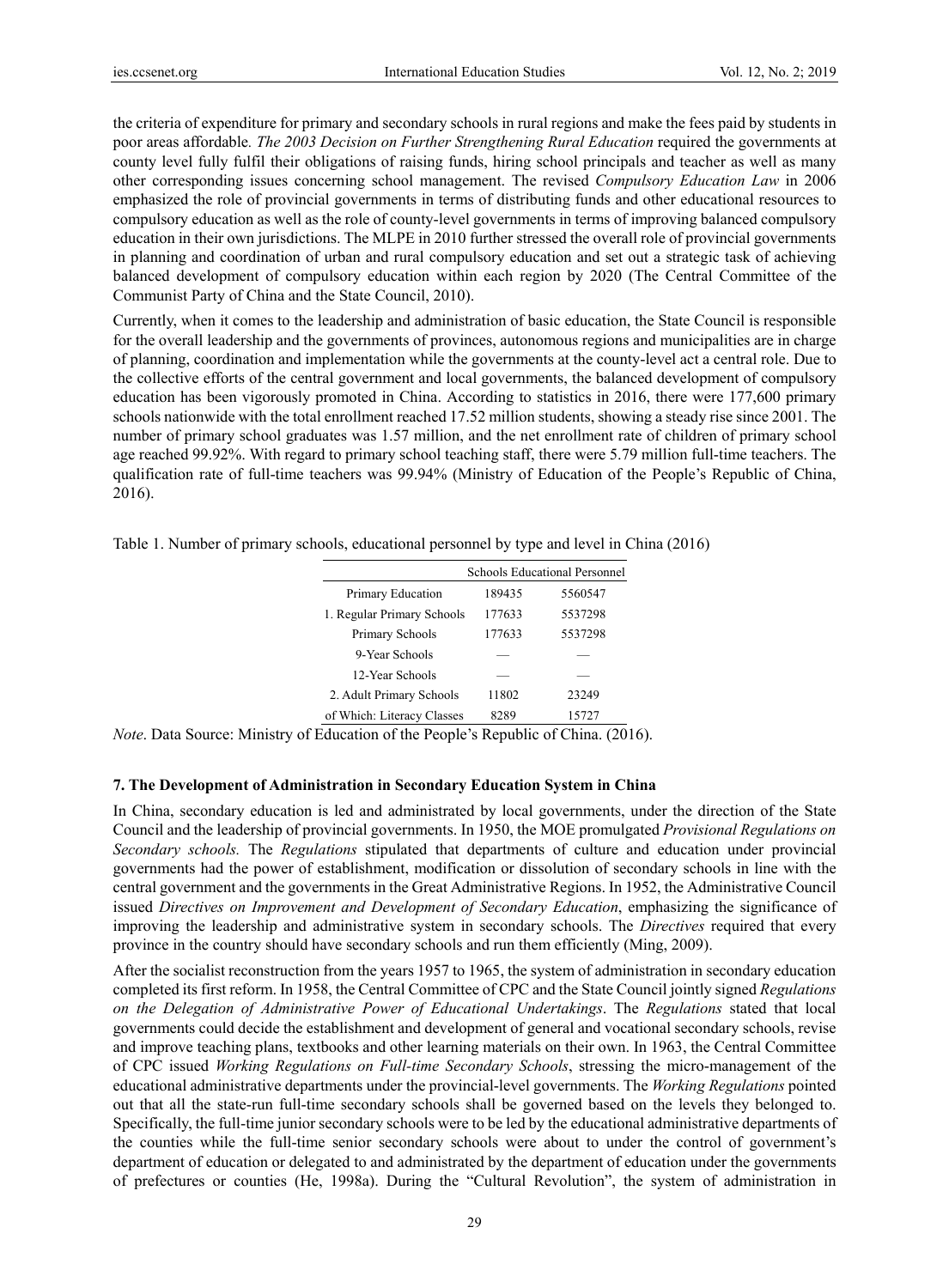secondary education seldom changed.

Since the mid-1980s, China gave the highest priority to the development of compulsory education and adopted a number of strategic initiatives to make it universal. In 1980, the State Council approved Report on Reform of Secondary Education Structure submitted by the MOE. The Report called for the reform of secondary education structure to make it adapt to the socialist educational system. To achieve this goal, the Report also suggested that each province, municipality and autonomous region shall set up a leadership group and take specific measures to meet the needs of vocational and technical education. In 1986, the National People's Congress passed the Compulsory Education Law, creating a new leadership and administrative system for compulsory education, which was under the overall leadership of the State Council, managed in a decentralized fashion and had local division of responsibilities. The *Compulsory Education Law* increased financial input via numerous channels to perfect the situation of primary and secondary education. From then on, junior high school education had been made universal in all cities and some rural areas in China (Legislative Affairs Office, 2004).

At the end of the  $20<sup>th</sup>$  century, with the deepening reform of China's economic, political and scientific system, it was necessary that the secondary education should adopt a comprehensive scheme in order to enhance its leadership and administrative system. In 1997, the State Education Commission signed *Guideline for Educational Supervision in Primary School and Secondary Schools*. The *Guideline* stipulated that all primary schools and secondary schools shall operate a supervisory evaluation system, which covered the running of schools, teachers' management, administrative work etc. In 1999, the Central Committee of the CPC and the State Council jointly issued *Decision on Deepening Educational Reform and Promoting Competence Education.* In the *Decision*, local governments were required to shoulder the main responsibilities of running the administrative system of secondary education at different levels, and the powers of county governments in making educational budget, managing teachers, designating and removing school principals were enlarged. When it comes to vocational and adult education, it was requested that the local governments at different levels shall continually strengthen the overall planning under the guidance of the central government.

Currently, the system of running secondary schools at different levels and governing compulsory education at different levels has been formally established in China. In this system, powers with respect to building schools, designing curricular, distributing educational funds and other resources have been steadily devolved to local governments and local educational administrative departments. The mission of running and managing secondary schools is given to localities in accordance with their need of development. With regard to vocational and technical education, the primary guideline is to bring in enterprise-based management. Guided by a series of strategic reform, secondary education in China has made huge progress in recent years. According to statistics of 2016, there were 52,100 junior middle schools (including 16 vocational middle schools) with total enrollment of 14.87 million students. The gross enrollment rate of junior middle school was 104%, and the enrollment rate of junior middle school graduates was 93.7%. Statistics showed that there were 24,700 senior high schools in China with total enrollment of 13.96 million students in 2006. The gross enrollment rate in high school was 87.5%. In addition, there were 435 adult high schools and 10,900 secondary vocational schools nationwide with the total enrollment of 5.93 million students in 2016 (Ministry of Education of the People's Republic of China, 2016).

|                                            | Schools Educational Personnel |         |
|--------------------------------------------|-------------------------------|---------|
| Secondary Education                        | 77398                         | 7681640 |
| 1. Senior Secondary Education              | 24711                         | 3681359 |
| 1.1 Senior Secondary Schools               | 13818                         | 2595259 |
| Regular Senior Secondary Schools           | 13383                         | 2591946 |
| Combined Secondary Schools                 | 5479                          | 1041601 |
| Regular High Schools                       | 6706                          | 1306471 |
| 12-Year Schools                            | 1198                          | 243874  |
| <b>Adult High Schools</b>                  | 435                           | 3313    |
| 1.2 Secondary Vocational Education         | 10893                         | 1086100 |
| Regular Specialized Secondary Schools      | 3398                          | 401426  |
| <b>Adult Specialized Secondary Schools</b> | 1243                          | 63644   |
| <b>Vocational High Schools</b>             | 3726                          | 344647  |
| <b>Skilled Workers Schools</b>             | 2526                          | 265053  |

Table 2. Number of secondary schools, educational personnel by type and level in China (2016)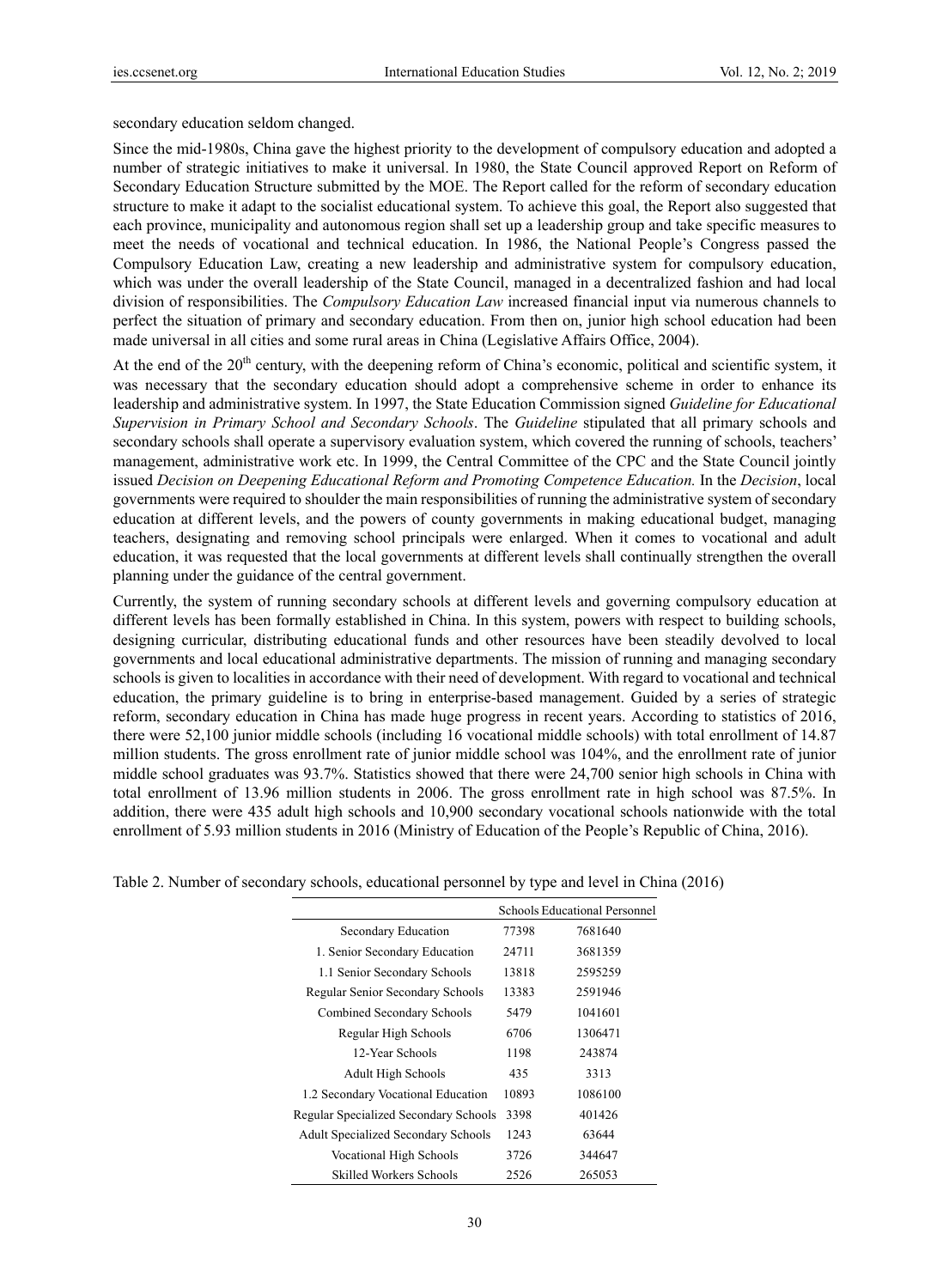| <b>Other Institutions</b>           | 342   | 11330   |
|-------------------------------------|-------|---------|
| Junior Secondary Education<br>2.    | 52687 | 4000281 |
| 2.1 Junior Secondary Schools        | 52118 | 3997502 |
| Regular Junior Secondary Schools    | 36471 | 2770381 |
| 9-Year Schools                      | 15631 | 1226629 |
| 12-Year Schools                     |       |         |
| Combined Secondary Schools          |       |         |
| Vocational Junior Secondary Schools | 16    | 492     |
| 3. Adult Junior Secondary Schools   | 569   | 2779    |

*Note*. Data Source: Ministry of Education of the People's Republic of China. (2016).

## **8. The Development of Administration in Higher Education System**

From the end of the 19<sup>th</sup> century to 1949, compared with the traditional culture of centralization, the system of administration in China's higher education was relatively decentralized. Though the central government constituted a number of national laws, policies and regulations, local governments acted more vital rules in the management of higher education. After the PRC was established in 1949, the models of higher education administration in China vacillated between centralization and decentralization, concerning the role and authority of the central and local governments and their relationships.

In 1950, the State Council issued *Decision on Problems of Administrative Affairs in Higher Education Institutions* that set the principle of unified leadership by the Ministry of Education of the Central People's Government. The *Decision* stressed that the Ministry of Education had the responsibility of leading all the higher education institutions (HEIs) (except military ones), and local governments had the responsibility of leading all HEIs in their administrative regions according to unified policy of the Ministry of Education (MOE). The *Decision* also clarified that the MOE takes charge of promulgating national higher education policies, higher education system and regulations, principles of education, setting up or suspending higher education institutions, appointment or removal of higher education institution presidents, treatment of teachers and students, standard of expenses, and all the HEIs shall follow them. The promulgation of the *Decision* marked the official establishment of a centralized and unified governance and management system for higher education (The Government Council of the People's Republic of China, 1998). In 1952, the 19<sup>th</sup> Plenary Session of the Central Government passed a *Resolution* in terms of setting up the Ministry of Higher Education. The administration of higher education at the central government level changed into two sequences after 1953. The Ministry of Higher Education was in charge of affairs of comprehensive universities while other ministries were in charge of the professional higher education institutions. Such a dual system lasted until the end of 1990s.

The year of 1958 witnessed the decentralization of administration of HEIs when the CPC Central Committee and the State Council promulgated *Regulations for Decentralizing Authorities of Educational Management at Local level*. Abided by the principle of combining centralization and decentralization to enhancing leadership of the local authorities, the *Regulations* empowered local governments more responsibilities in the administration of HEIs. Since then, the MOE and other ministries of the central government mainly focused on making plan of educational development, implementing educational policy of the nation, organizing the publication of national textbooks while local governments could modify the national education policies and systems, make local policies and development plans and decide the setting up of new HEIs under their jurisdiction (The Central Committee of the Communist Party of China and the State Council, 1998).

Unfortunately, the new policy brought about irrational development of higher education for the lack of central government's macro control as well as the lack of experience of the local governments to planning their advancement of higher education. Drawing on the past experiences, in 1963, the CPC Central Committee and the State Council issued *Decision on Strengthening the Unitary Leadership and Management at Different levels*. The *Decision* stipulated that the Central Committee of CPC and the State Council shall take the responsibility for the unified leadership and management of HEIs. It also emphasized that all localities and HEIs must implement the national policies and plans, abide the unified teaching system and other critical rules. The local educational departments, under the direct leadership of the MOE, were responsible for the leadership and administration of higher education, the national policies as well as regulations based on the empowerment given by the Central Government (The Central Committee of the Communist Party of China and the State Council, 1998).

During the "Cultural Revolution" (1966-1976), the educational administration in HEIs underwent two significant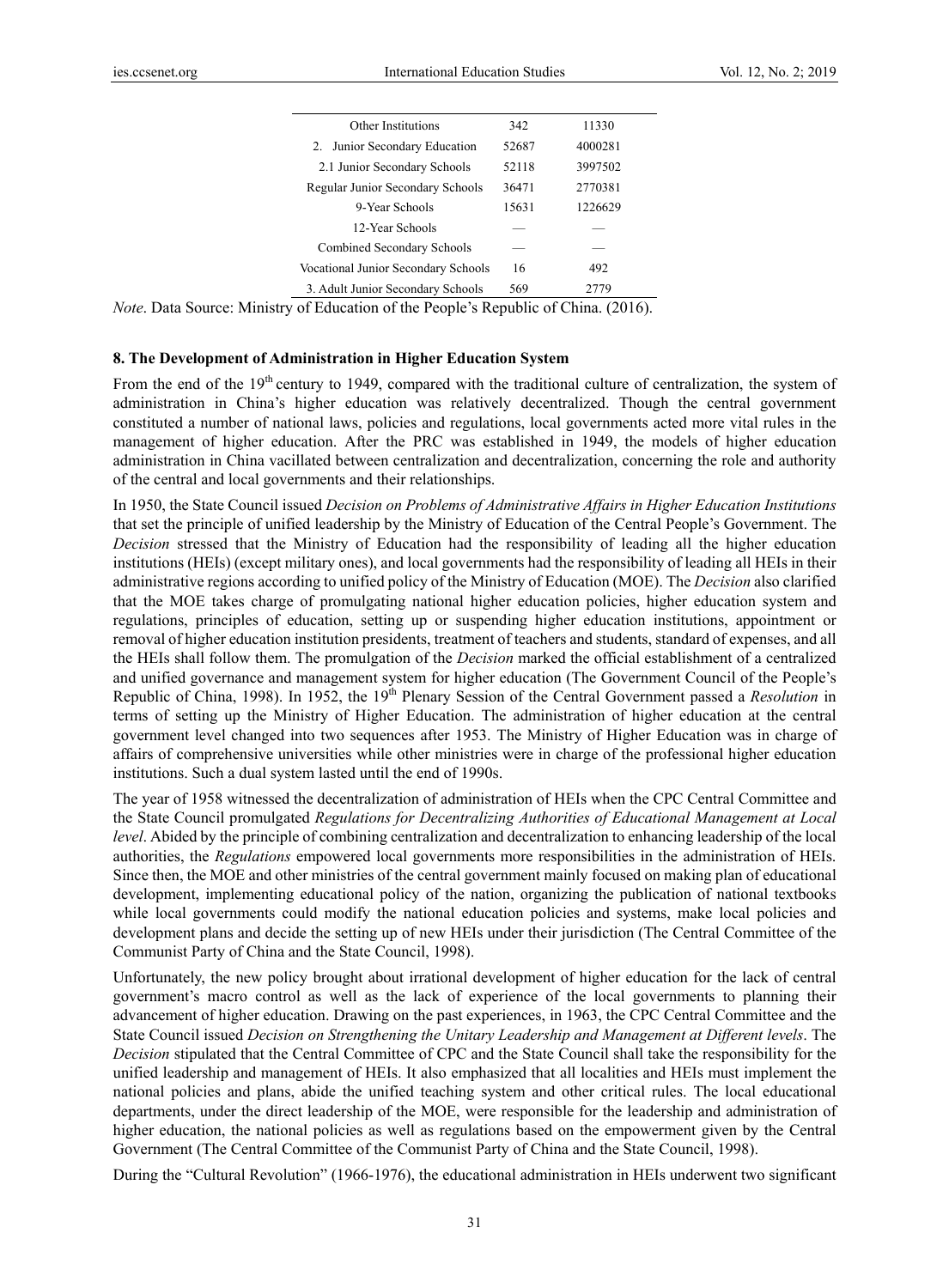changes. Firstly, the central government adjusted the governance of personnel among local governments and HEIs. The new adjustment required all HEIs to have autonomy. Secondly, both the central government and local governments granted recurrent and capital expenditure for comprehensive HEIs, but it was the central government who decided the appointment and removal of school administrators. In the next 20 years, the administrative system of HEIs evolved several times, from the resumption of the central unitary leadership at the central and provincial government levels to the enlargement of autonomy and the increase management power in HEIs, but the essence of the system basically remained unchanged.

From the end of the  $20<sup>th</sup>$  century, the administrative system of higher education has made a great leap forward as Chinese society was making transition from socialist planned economy to socialist market economy (Deng, 1993). In 1993, the Central Committee of CPC and the State Council passed *Program of China's Educational Reform and Development*. In terms of higher education, the *Program* adjusted the relationship between governments and HEIs, allowing HEIs to have their own autonomy under the macro-level control of the central government. In 1994, *Implementation Opinions on Program of China's Educational Reform and Development* was issued by the State Council. The *Implementation* enlarged the power of the provincial governments, giving them permission regarding to making overall plans for all HEIs within their jurisdiction. From then on, the HEIs, especially those in economically developed regions, were administrated by local governments on the basis of the central government's plans. During the years between 1994 and 1998, four meetings were held by the General Office of the State Council for the purpose of seeking further consensus among stakeholders of HEIs, pushing them to carry out the reform of higher education system on a large scale. In 1999, the Central Committee of the CPC and the State Council promulgated *Decision on Deepening Educational Reform and Promoting Competence Education*. The *Decision* pointed out that the reform of leadership and administrative system in higher education shall be accomplished before the year 2002. This *Decision* marks the establishment of a new leadership and administrative system, in which provincial governments can have main governance on the HEIs, vocational technical colleges and higher specialized colleges under unified guidance of the Central Government.

Since 2010, the leadership and administrative system of the higher education entered a new stage of unprecedented development, with more HEIs emerged. Statistics showed that there were 2,880 HEIs, and the overall scale of all kinds of higher education reached 36.99 million students, and the gross enrollment rate of higher education had reached 42.7% in 2016 (Ministry of Education of the People's Republic of China, 2016). At present, the total scale of higher education in China ranks the first in the world. The total number of employees with higher education degree ranks the second in the world. Evidently, China has become a big country of higher education.

| Year | Number of Higher Education Institutions | Number of Students (10 thousand) | Gross Enrollment Rate (%) |
|------|-----------------------------------------|----------------------------------|---------------------------|
| 2010 | 2723                                    | 3105                             | 26.5                      |
| 2011 | 2762                                    | 3167                             | 26.9                      |
| 2012 | 2790                                    | 3325                             | 30                        |
| 2013 | 2788                                    | 3460                             | 34.5                      |
| 2014 | 2824                                    | 3559                             | 37.5                      |
| 2015 | 2852                                    | 3647                             | 40.0                      |
| 2016 | 2880                                    | 3699                             | 42.7                      |

Table 3. Number of higher education institutions, number of students and gross enrollment rate in China (2000–2016)

*Note*. Data Source: Ministry of Education of the People's Republic of China (2016).

## **9. Problems in the System of Educational Administration in China**

Through years of development of educational administration in China, the administrative power of the county governments in making overall plan for compulsory education has been gradually established and strengthened. The mission of running and governing compulsory education system was given to localities so as to fit their needs of development. However, in the process of development, there emerged new problems in the system of educational administration in primary and secondary schools. One problem lies in the ambiguity of the power division among the localities. By far, the division of responsibilities among the localities is still undefined, which leads to the transfer of power to the counties and towns. In fact, some county governments in rural areas have limited financial competence to support the primary and secondary schools under their jurisdiction. Although the central government and provincial governments are financially capable of giving funds, there lacks effective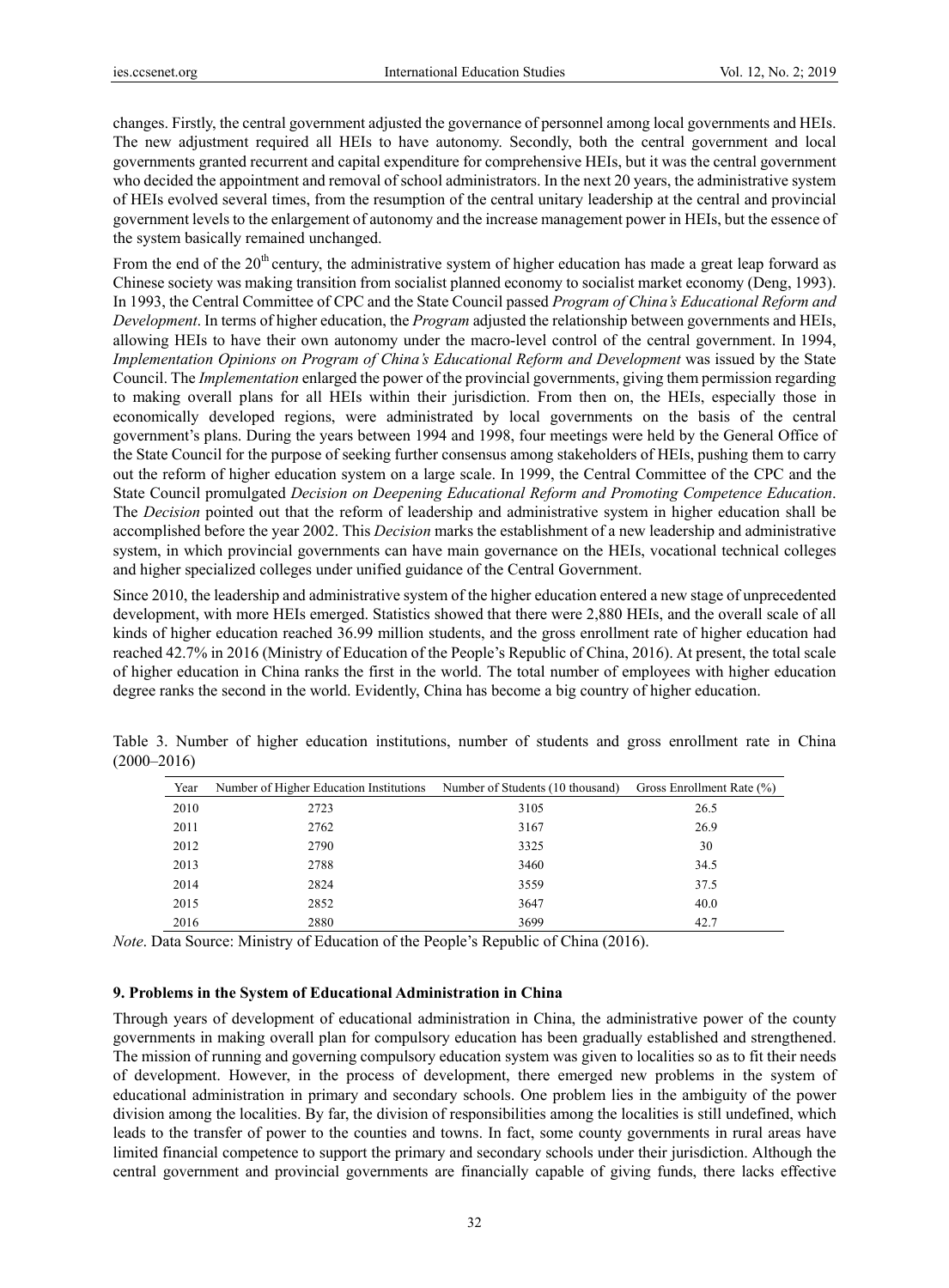appropriate structures of transferring the funds to county governments. Second, though a number of policies and guidelines are put forward to guarantee the compulsory education in rural areas, the widening gap between various regions and the gap between urban and rural areas cannot be eliminated by far. As what has been mentioned, in the current educational system, the localities are in charge of the development of basic education, but the development of basic education is closely related to the economic situation within localities. Nevertheless, China as a very large country is confronting tremendous pressure from its huge population among vast regions with diverse natural resources and economic conditions. As a result, the difference of economic conditions in localities gives rise to the difference of allocation in educational resources.

As for higher education, China has established the unified leadership of the central government and the hierarchical administration by the central and provincial governments in higher education, but the functions of central and local authorities are not clearly defined yet. The central government has too much power whereas the autonomy of the local government is comparatively insufficient, which has affected the flexibility of the progress of local higher education in such a large and diverse country. It also hindered the development of educational intermediary organizations and involvement of the society in higher education governance and management. In addition, higher education governance is lack of autonomy in HEIs, which can be reflected through the relation between the governments and the HEIs. Though promulgation of the *Higher Education Act (1998)* clearly stipulates the autonomy of higher education, these regulations have not been fully implemented. It is still a long way to go for the HEIs to become independent legal entities and operate according to social requirements and the needs of self-development. Furthermore, the boundary among political power, administrative power and academic power is not clear. The current internal administrative system of the HEIs obviously not only upholds the leadership of the party, but also exercises administrative functions, quite similar to the system of the government. In short, the purpose of the president responsibility system under the leadership of the CPC institution committee is to strengthen the leadership of the party in higher education. However, the operation of the internal administrative system of colleges and universities is not necessarily able to achieve this goal effectively since the boundary between political power and administrative power is not clearly defined. Influenced by the previous planned economy, the highly centralized governance system and officer-based culture, academic power is weakened. The power is still too concentrated in the hands of the leadership of the party and administration, and the academic power is quite weak whether it is at the institutional level or at school level. The academic committee is not the actual decision-making power on academic issues. There are also other problems on the system of educational administration in higher education, including strong bureaucratization and weak involvement of teachers and students.

#### **10. Reforms of Educational Administration System in China**

In order to perfect the system of educational administration in primary and secondary schools, two measures should be carried out. First of all, there is a need for specifying clear divisions among governments at province, prefecture, county and town levels. The provincial governments shall fulfill their responsibilities in terms of making comprehensive distribution plans of funds, helping county governments delivering teachers' remuneration, transferring funds of the central government and setting up a student support system to ensure that every school-age child can receive basic education. The responsibilities of county governments shall be further specified under the unitary leadership of the central government. Their corresponding responsibilities and powers shall be matched to guarantee that their primary schools and secondary schools operate normally. Secondly, there is a need for further implementing compulsory education in rural regions, particularly in poverty-stricken areas. The county level governments shall formulate and carry out a balanced development policy concerning the current situation of their jurisdiction. They shall make detailed plans based on the actual geographical distribution of schools, set up an effective mechanism to keep schools safe, ensure the number of teachers in rural schools to meet students' needs and improve teachers' teaching quality as well as regulate the structure of educational expenditures.

In order to deepen the reform of the system of administration in higher education, three measures should be taken. Firstly, the responsibilities of governments at all levels shall be well defined. Higher education should be placed under the jurisdiction of provincial governments with central unitary guidance. The relationship between the central government and local governments should be both complementary and competitive. To achieve this, the central government should retain only the powers of giving guidelines and making overall educational plans while most concrete educational affairs should be delegated to local governments and other social actors. The responsibility of the provincial education departments to co-ordinate the higher education in the region should be further specified in laws and regulations to establish the system of provincial government-based management of higher education. The clear division of powers and responsibilities will be beneficial for both the central government and local governments. Secondly, the autonomy of the HEIs should be implemented and enlarged. The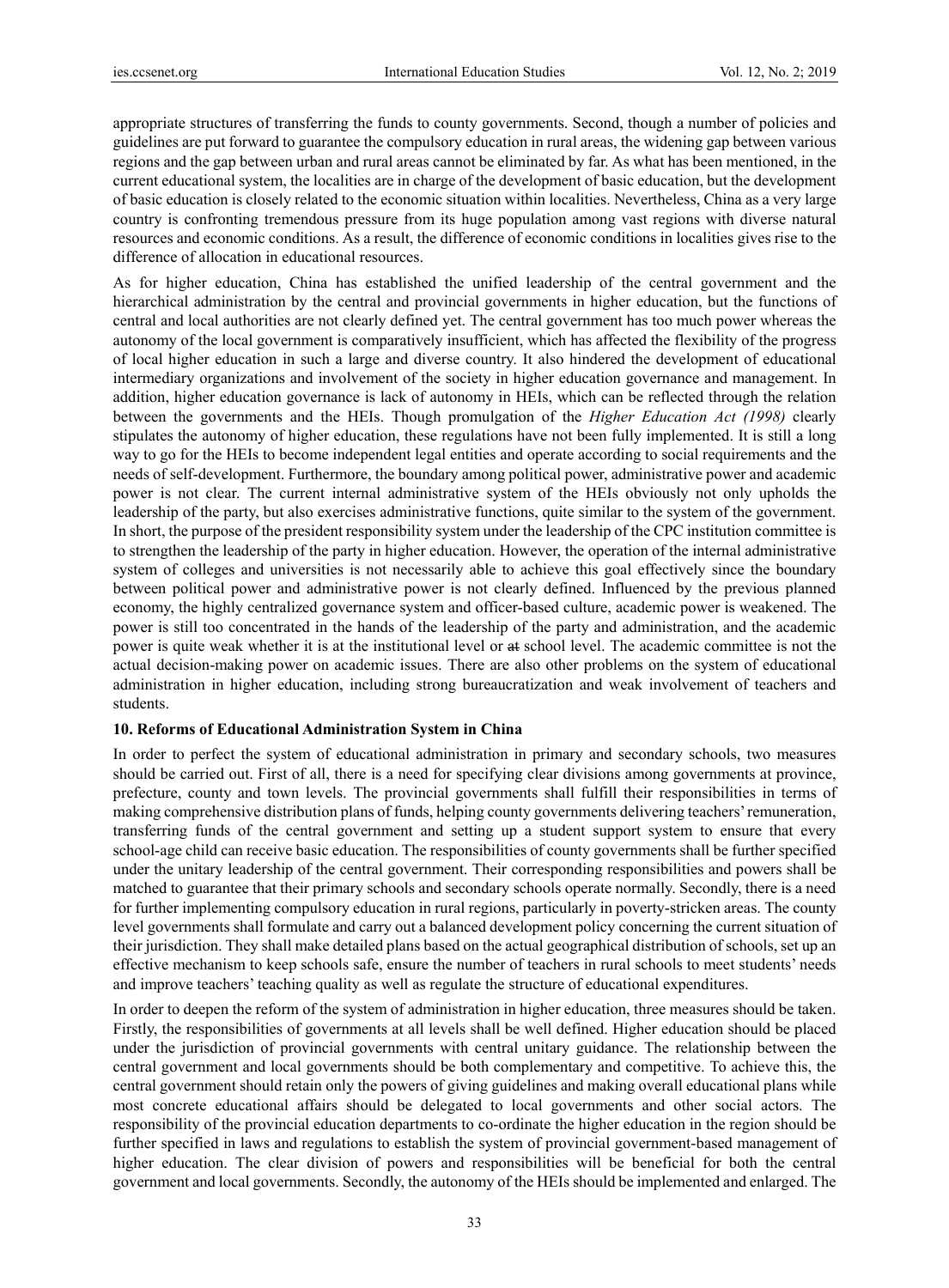monopoly of HEIs can harm both the equity and efficiency of higher education, so it is imperative for the higher education administration to improve their management mode and supervision mechanism, reduce and standardize administrative examination and approval matters for the HEIs, ensuring that the HEIs fully exercise their autonomy in institutional operation and undertake corresponding responsibilities (Wan, 1992). The HEIs, in accordance with national laws, regulations and policies, should have the autonomy to carry out teaching activities, scientific research, technological development and social service; set up and adjust the discipline and majors; develop their own plans and implement them; set up teaching, scientific research and administrative organizations; determine the internal distribution of income; manage and use personnel, resources and funds. Thirdly, it is strongly suggested to establish a new mechanism to promote the close relationship between the HEIs and the society. The council of the HEIs should be encouraged to improve the long-term mechanism of social support and supervision of the development of the HEIs so as to strengthen the joint support from the Ministry of Education and the provincial governments to co-ordinate various resources, and enhance the ability of the HEIs to serve the regional and local economic and social development. The cooperation among different ministries, departments and sectors should be intensified to give full play to the advantages of industries to enhance the ability of the HEIs to serve the economic growth and social progress and establish an interactive mechanism between education and industry. Strategic alliances among universities, research institutes and enterprises should also be encouraged, and resource sharing mechanism shall be explored to reinforce their cooperation in education, scientific research and development.

#### **11. Conclusion**

The system of educational administration is the basic system of the State's organizing and managing education. Through years of development, a modern system of educational administration in China has been identified, in which educational institutions at the secondary or lower levels are administered by local governments under the guidance of the State Council while HEIs are administered by the State Council and governments at the levels of the provinces, autonomous regions and municipalities directly under the central government. In the meantime, we have to admit that as a developing country, the system of educational administration in China needs to be bettered as a respond to the new challenges it encounters in the new century. In July, 2010, the Chinese central government released the *Outline of China's National Plan for Medium and Long-term Education Reform and Development (2010-2020)*, which marks the beginning of the comprehensive reform of education in China. By the year 2020, the primary task of China's education is on the transformation of government functions and decentralization, deepening the reform in education administration system and improving public education services (The Central Committee of the Communist Party of China and the State Council, 2010). The responsibilities of governments at all levels shall be well defined, and the effort to separate government administration, school operation and evaluation shall be stepped up, so that a well-planned, well-coordinated administrative system of education shall come to stay, in which government administration is detached from schools' day-to-day affairs, and rights and responsibilities are clarified.

#### **References**

- Editorial Board of China's Education Yearbook. (1985). *China's Education Yearbook*. Beijing: People's Education Press.
- He, D.C. (1998a). *Important Documents in the People's Republic of China (1949-1975)*. Haikou: Hainan Press.
- Legislative Affairs Office. (2004). *Ministry of Education, Compilation of Education Laws, Regulations, and Rules*. Beijing: Education Science Press.
- Lofstedt, J. (1984). Educational planning and administration in China. *Comparative Education, 20*(1), 57-71. https://doi.org/10.1080/0305006840200106
- Mao, L. R., & Sheng, G. Q. (1989). *A History of Education in China*. Jinan: Shangdong Education Publishing House.
- Ming, Y. (2009). *Educational system in China*. Paramus: Homa&Sekey Books.
- Ministry of Education of the People's Republic of China. (2015). *Affiliated Organization*. Retrieved July 02, 2018, from the contract of the contract of the contract of the contract of the contract of the contract of the contract of the contract of the contract of the contract of the contract of the contract of the contract of the

http://en.moe.gov.cn/About\_the\_Ministry/Affiliated\_Institutions/201506/t20150626\_191302.html

- Ministry of Education of the People's Republic of China. (2015). *Departments*. Retrieved July 02, 2018, from http://en.moe.gov.cn/About\_the\_Ministry/Departments/201506/t20150626\_191300.html
- Ministry of Education of the People's Republic of China. (2015). *The Responsibilities of the Ministry of*